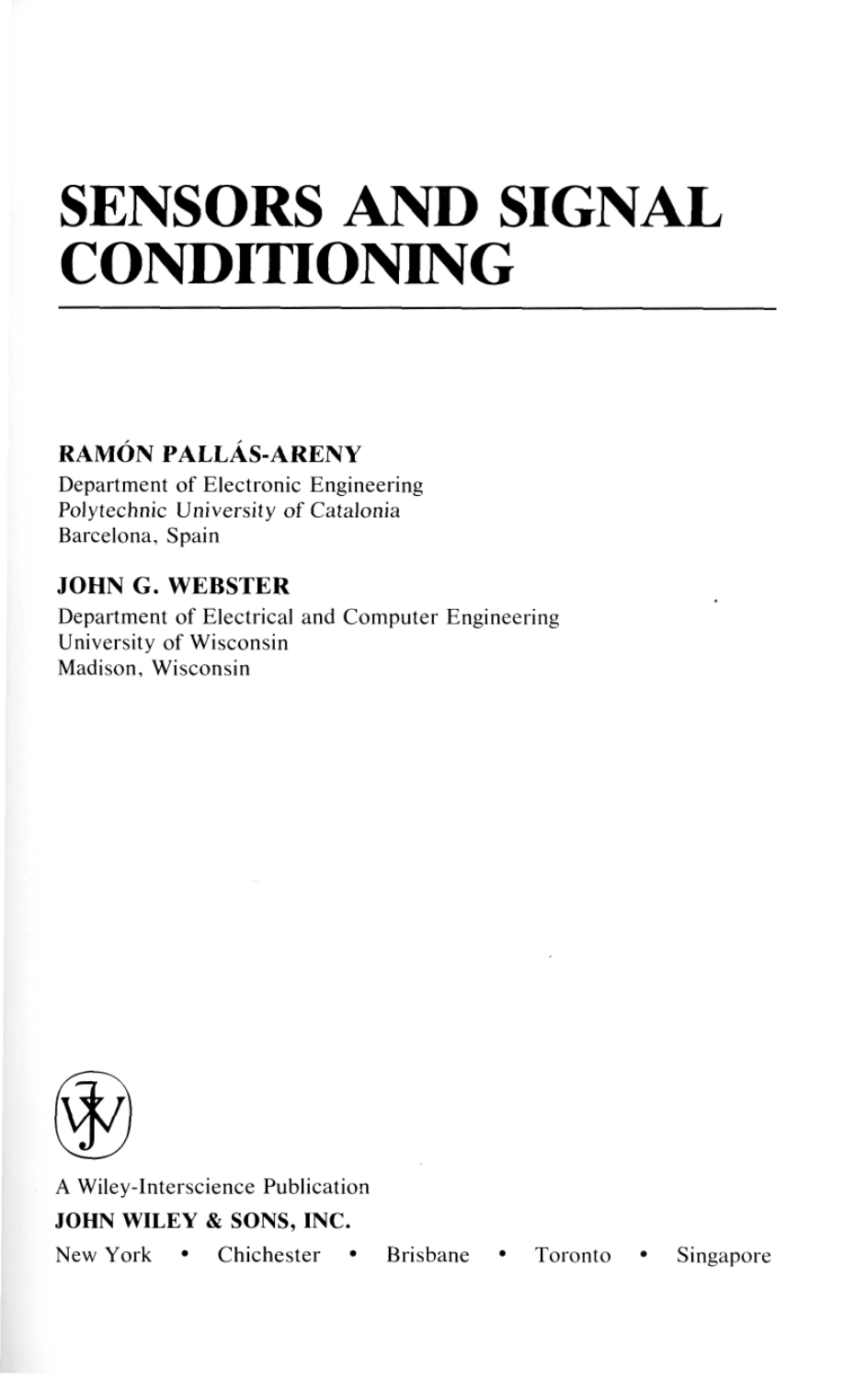# **CONTENTS**

### **Preface** xi

#### **1 Introduction to Measurement Systems 1**

- 1.1 General Concepts and Terminology, 1
	- **1.1.1** Measurement systems, 1
	- 1.1.2 Transducers, sensors, and actuators, 2
	- 1.1.3 Signal conditioning and display, 4
	- 1.1.4 Interfaces, data domains, and conversion, 4
- 1.2 Sensor Classification, 6
- 1.3 General Input-output Configuration, 7
	- 1.3.1 Interference and internal perturbations, 7
	- 1.3.2 Compensation techniques, 8
- 1.4 Static Characteristics of Measurement Systems, 10
	- 1.4.1 Accuracy, precision, and sensitivity, 10
	- 1.4.2 Other characteristics: Linearity and resolution, 13
	- 1.4.3 Systematic errors, 15
	- 1.4.4 Random errors, 15
- 1.5 Dynamic Characteristics, 16
	- 1.5.1 Zero-order measurement systems, 17
	- 1.5.2 First-order measurement systems, 18
	- 1.5.3 Second-order measurement systems, 21
- 1.6 Input Characteristics: Impedance, 26
- 1.7 Primary Sensors, 28
	- 1.7.1 Temperature sensors: Bimetals, 28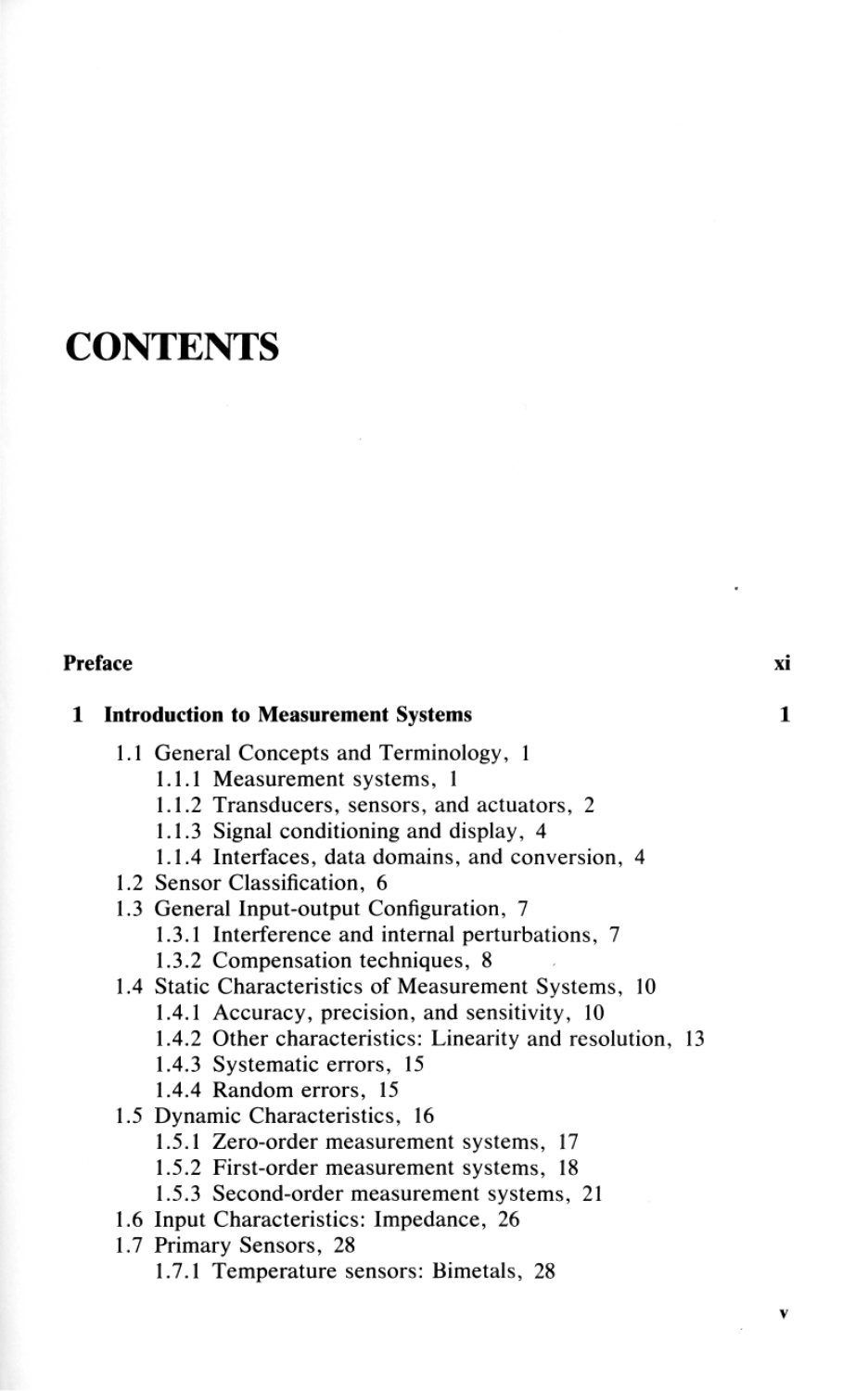- 1.7.2 Pressure sensors, 29
- 1.7.3 Flow velocity and flow-rate sensors, 32
- 1.7.4 Force and torque sensors, 38
- 1.8 Problems, 39 References, 40

#### $\mathbf{2}$ **Resistive Sensors**

- 2.1 Potentiometers, 41
- 2.2 Strain Gages, 45 2.2.1 Fundamentals: Piezoresistive effect, 45 2.2.2 Types and applications, 50
- 2.3 Resistive Temperature Detectors (RTDs), 52
- 2.4 Thermistors, 55
	- 2.4.1 Models, 55
	- 2.4.2 Thermistor types and applications, 61
	- 2.4.3 Linearization, 64
- 2.5 Magnetoresistors, 67
- 2.6 Light-dependent Resistors (LDRs), 68
- 2.7 Resistive Hygrometers, 72
- 2.8 Problems, 74 References, 77

#### **Signal Conditioning for Resistive Sensors**

- 3.1 Measurement of Resistance, 79
- 3.2 Voltage Dividers, 82
	- 3.2.1 Potentiometers, 82
	- 3.2.2 Application to thermistors, 90
	- 3.2.3 Dynamic measurements, 92
- 3.3 Wheatstone Bridge: Balance Measurements, 92
- 3.4 Wheatstone Bridge: Deflection Measurements, 95
	- 3.4.1 Sensitivity and linearity, 95
	- 3.4.2 Analog linearization of resistive sensor bridges, 100
	- 3.4.3 Sensor bridge calibration, 101
	- 3.4.4 Difference and average measurements: Compensation, 102
	- 3.4.5 Power supply of Wheatstone bridges, 109
	- 3.4.6 Detection methods for Wheatstone bridges, 112
- 3.5 Instrumentation Amplifiers, 113
	- 3.5.1 Differential amplifiers, 113
	- 3.5.2 Instrumentation amplifiers based on two op amps, 117
	- 3.5.3 Instrumentation amplifiers based on three op amps, 118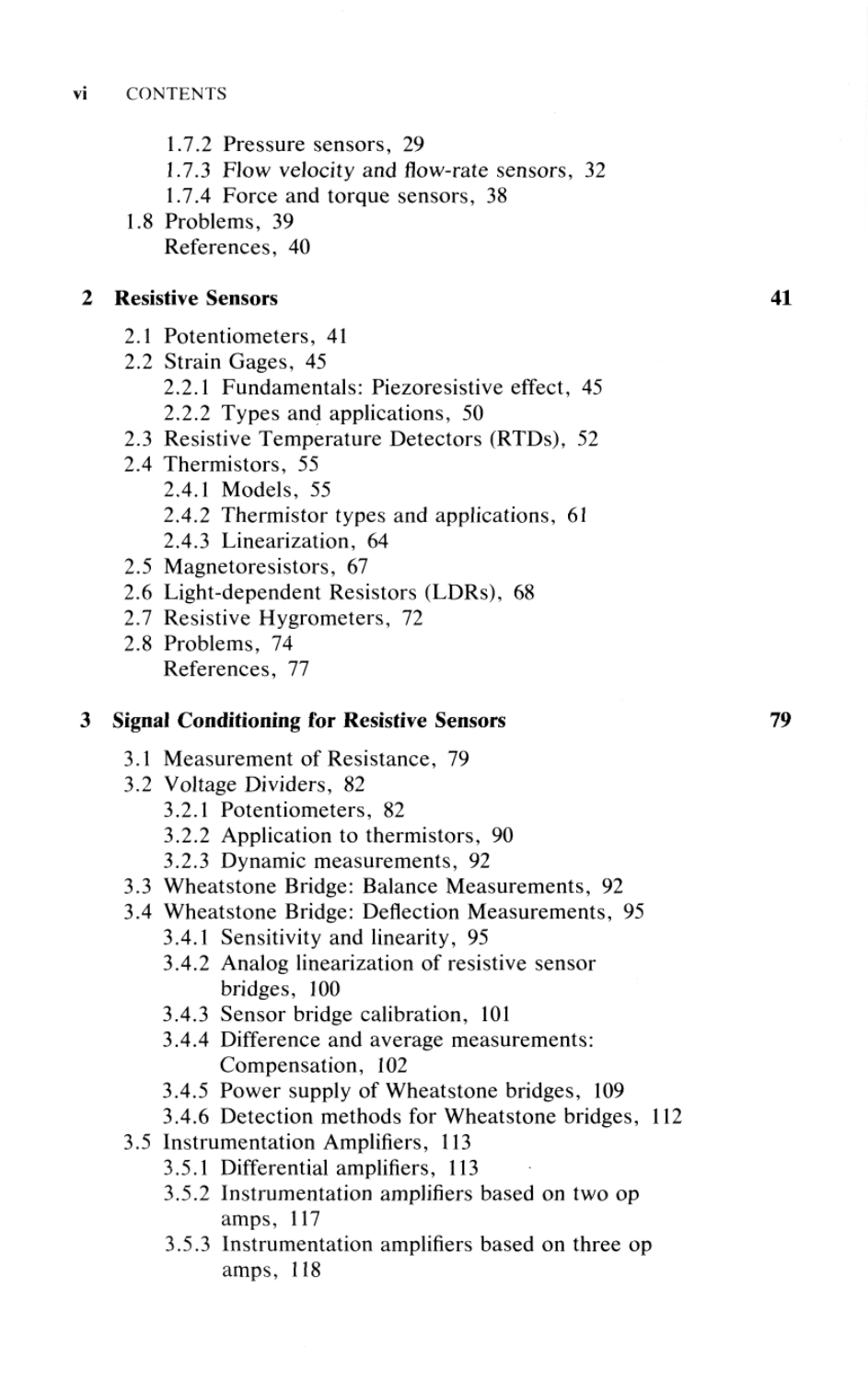- 3.5.4 Monolithic instrumentation amplifiers, 121
- 3.6 Interference, 123
	- 3.6.1 Interference types and reduction, 123
	- 3.6.2 Signal circuit grounding, 127
	- 3.6.3 Shield grounding, 129
	- 3.6.4 Isolation amplifiers, 134
- 3.7 Problems, 136 References, 139

#### **4 Reactance Variation and Electromagnetic Sensors 140**

- 4.1 Capacitive Sensors, 140
	- 4.1.1 Variable capacitor, 140
	- 4.1.2 Differential capacitor, 150
- 4.2 Inductive Sensors, 152
	- 4.2.1 Reluctance variation sensors, 152
	- 4.2.2 Eddy current sensors, 157
	- 4.2.3 Linear variable differential transformers (LVDTs), 159
	- 4.2.4 Variable transformers: Synchros, resolvers, and Inductosyn, 166
	- 4.2.5 Magnetoelastic sensors, 179
- 4.3 Electromagnetic Sensors, 181
	- 4.3.1 Sensors based on Faraday's law, 181
	- 4.3.2 Hall effect sensors, 187
- 4.4 Problems, 191 References, 193

### **5 Signal Conditioning for Reactance Variation Sensors 195**

- 5.1 Problems and Alternatives, 195
- 5.2 AC Bridges, 198
	- 5.2.1 Sensitivity and linearity, 198
	- 5.2.2 Capacitive bridge analog linearization, 201
	- 5.2.3 AC amplifiers: Power supply decoupling, 202
	- 5.2.4 Electrostatic shields: Driven shields, 205
- 5.3 Carrier Amplifiers, 207
	- 5.3.1 Fundamentals and structure, 207
	- 5.3.2 Phase-sensitive detectors, 210
	- 5.3.3 Application to LVDTs, 215
- 5.4 Variable Oscillators, 217
	- 5.4.1 Sinusoidal oscillators, 218
	- 5.4.2 Relaxation oscillators, 222
- 5.5 Resolver-to-digital and Digital-to-resolver Converters, 223
	- 5.5.1 Synchro-to-resolver converters, 223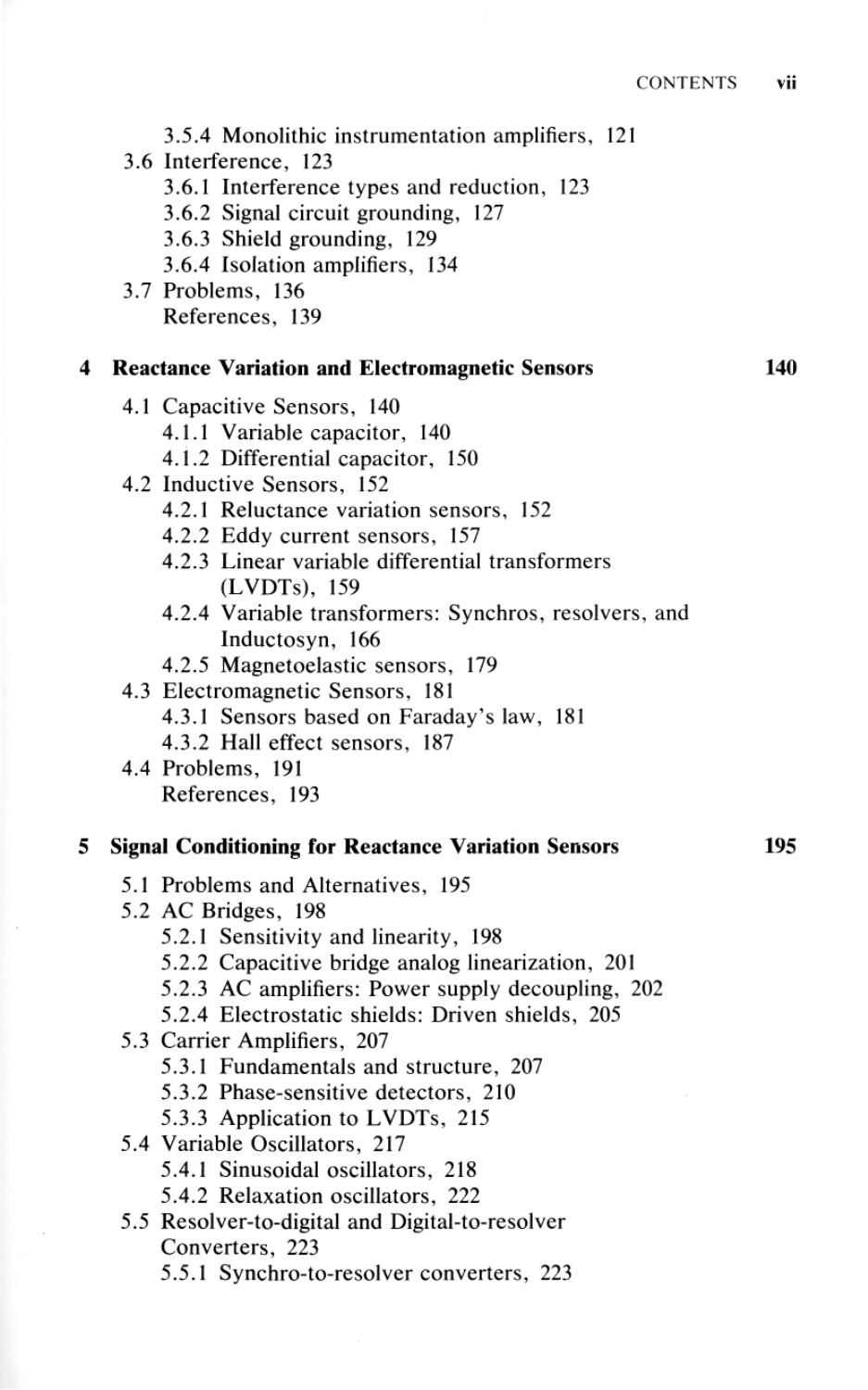- 5.5.2 Digital-to-resolver converters, 226
- 5.5.3 Resolver-to-digital converters, 227
- 5.6 Problems, 229 References, 231

#### **6 Generating Sensors 233**

- 6.1 Thermoelectric Sensors: Thermocouples, 233
	- 6.1.1 Thermoelectric effects, 233
	- 6.1.2 Common thermocouples, 237
	- 6.1.3 Practical thermocouple laws, 242
	- 6.1.4 Cold junction compensation in thermocouple circuits, 243
- 6.2 Piezoelectric Sensors, 247
	- 6.2.1 The piezoelectric effect, 247
	- 6.2.2 Piezoelectric materials, 250
	- 6.2.3 Applications, 252
- 6.3 Pyroelectric Sensors, 257
	- 6.3.1 The pyroelectric effect, 257
	- 6.3.2 Pyroelectric materials, 259
	- 6.3.3 Radiation laws: Planck, Wien, and Stefan-Boltzmann, 260
	- 6.3.4 Applications, 262
- 6.4 Photovoltaic Sensors, 263 6.4.1 The photovoltaic effect, 263
	- 6.4.2 Materials and applications, 263
- 6.5 Electrochemical Sensors, 265
- 6.6 Problems, 267 References, 269

#### **7 Signal Conditioning for Self-generating Sensors 271**

- 7.1 Chopper and Low-drift Amplifiers, 272
	- 7.1.1 Offset and drifts in op amps, 272
	- 7.1.2 Chopper amplifiers, 275
	- 7.1.3 Chopper-stabilized amplifiers, 277
	- 7.1.4 Autozero amplifiers, 278
	- 7.1.5 Offset and drifts in instrumentation amplifiers, 280
- 7.2 Electrometer Amplifiers, 281
- 7.3 Charge Amplifiers, 285
- 7.4 Noise in Amplifiers, 289 7.4.1 Noise in op amps, 289 7.4.2 Noise in instrumentation amplifiers, 294
- 7.5 Problems, 297 References, 299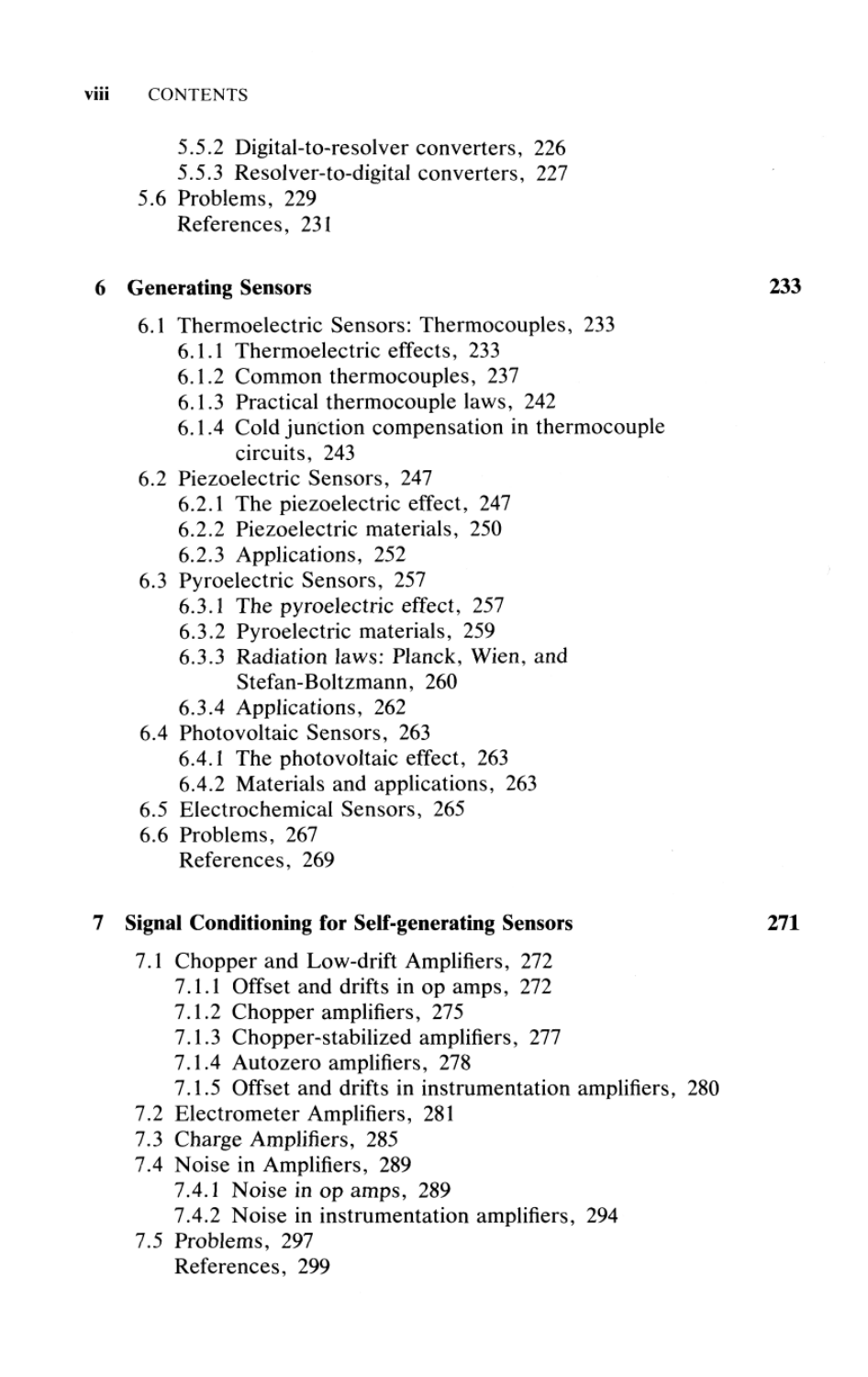#### **8 Digital Sensors 300**

- 8.1 Position Encoders, 300
	- 8.1.1 Incremental position encoders, 301
	- 8.1.2 Absolute position encoders, 307
- 8.2 Variable Frequency Sensors, 309
	- 8.2.1 Quartz digital thermometers, 310
	- 8.2.2 Vibrating wire strain gages, 311
	- 8.2.3 Vibrating cylinder sensors, 313
	- 8.2.4 SAW sensors, 314
	- 8.2.5 Digital flowmeters, 316
- 8.3 Problems, 317 References, 317

### **9 Other Sensing Methods 319**

- 9.1 Sensors Based on Semiconductor Junctions, 319
	- 9.1.1 Thermometers based on semiconductor junctions, 320
	- 9.1.2 Magnetodiodes and magnetotransistors, 324
	- 9.1.3 Photodiodes and phototransistors, 325
- 9.2 Sensors Based on MOSFET Transistors, 331
- 9.3 Charge-coupled Sensors, 334
	- 9.3.1 Fundamentals, 334
	- 9.3.2 Types of CCD imaging sensors and applications, 337
- 9.4 Ultrasonic-based Sensors, 341
	- 9.4.1 Principles, 341
	- 9.4.2 Applications, 343
- 9.5 Fiber-optic Sensors, 345
- 9.6 Problems, 348 References, 350

#### **10 Telemetry and Data Acquisition 352**

- 10.1 Data-acquisition System Structure, 353
- 10.2 Telemetry System Structure, 355
- 10.3 Amplitude Telemetry, 357
	- 10.3.1 Voltage telemetry, 357
		- 10.3.2 Current telemetry, 359
- 10.4 Frequency Telemetry, 365
	- 10.4.1 Voltage-to-frequency converters, 366
	- 10.4.2 Frequency-to-voltage converters, 369
- 10.5 Multiplexing Systems, 371
	- 10.5.1 Frequency-division multiplexing, 371
	- 10.5.2 Time-division multiplexing, 374